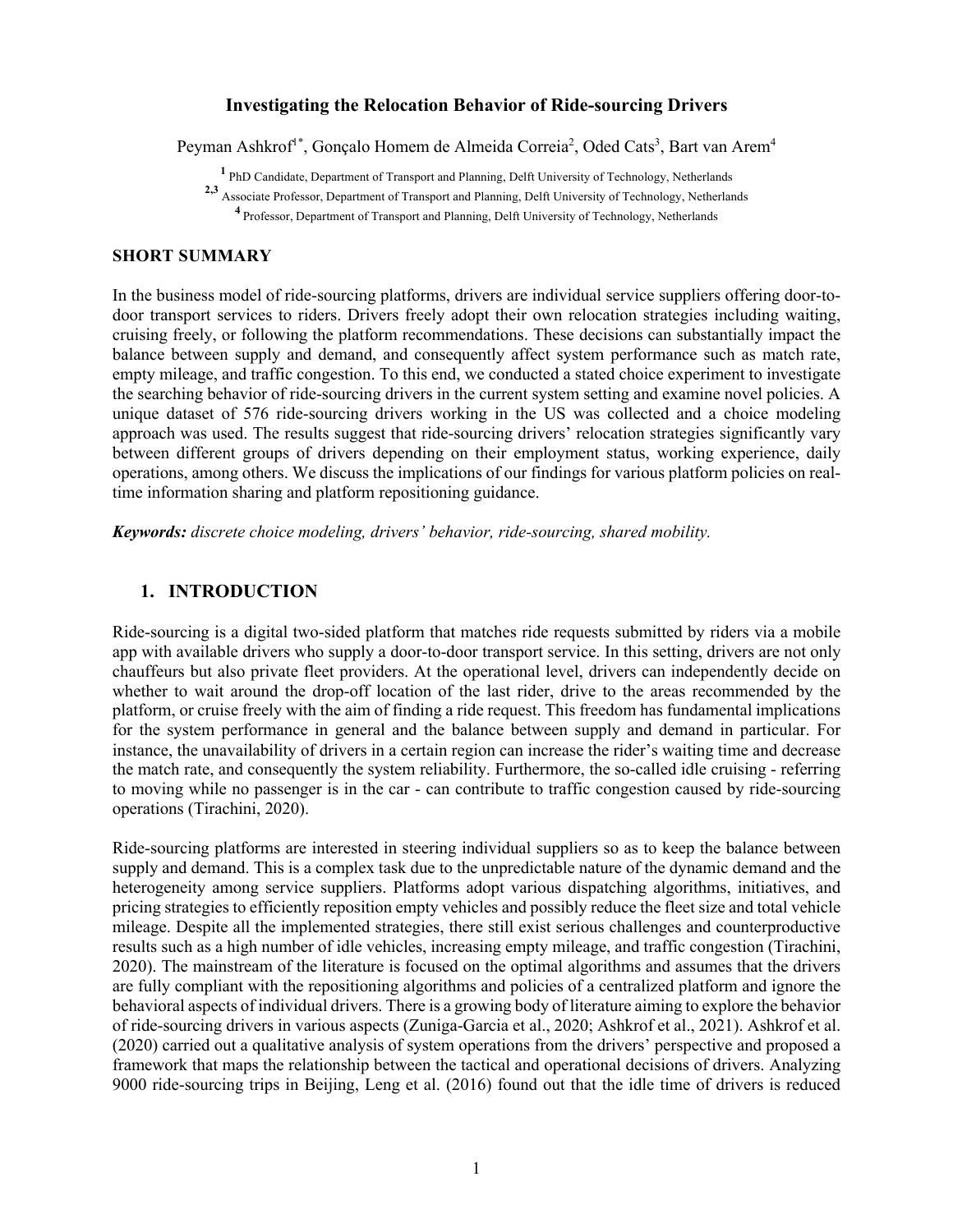when a set of financial incentives are offered by the platform. Using trajectory information of the DiDi drivers in China, Xu et al. (2020) reported clear customer search behavioral differences at various time of the day, especially between full-time and part-time drivers.

To the best of our knowledge, this is the first study that is specifically designed to empirically investigate drivers' relocation strategies and their reaction to the platform repositioning guidance. Furthermore, we also study drivers' responses to potential alternative policies and related information provisioned. The findings offer deep insights for platform providers, algorithm developers, policymakers, and other researchers in this field to facilitate the improvement of system operations and planning.

# **2. METHODOLOGY**

To investigate the relocation strategies of ride-sourcing drivers, a Stated Choice (SC) experiment is designed. In this study, we consider the choice situation occurring when a driver has recently completed a ride and is searching for a new passenger. Therefore, four relocation alternatives are defined:

- Staying as close as possible to the current location.
- Driving to a surge area where surge pricing occurs due to a local high imbalance between supply and demand.
- Driving to a high-demand area where the demand is expected to be high while the trip fare remains at the normal rate.
- Cruising freely into a different area based on the driver's experience, preferences, or gut feelings.

The choice is first made based upon a set of existing attributes that drivers currently experience with existing ride-sourcing systems. Subsequently, some currently unavailable information and incentives are added to investigate their potential implications in the relocation choice. Figure 1 illustrates the experiment set-up employed in this study.



**Figure 1: The stated choice experiment set-up**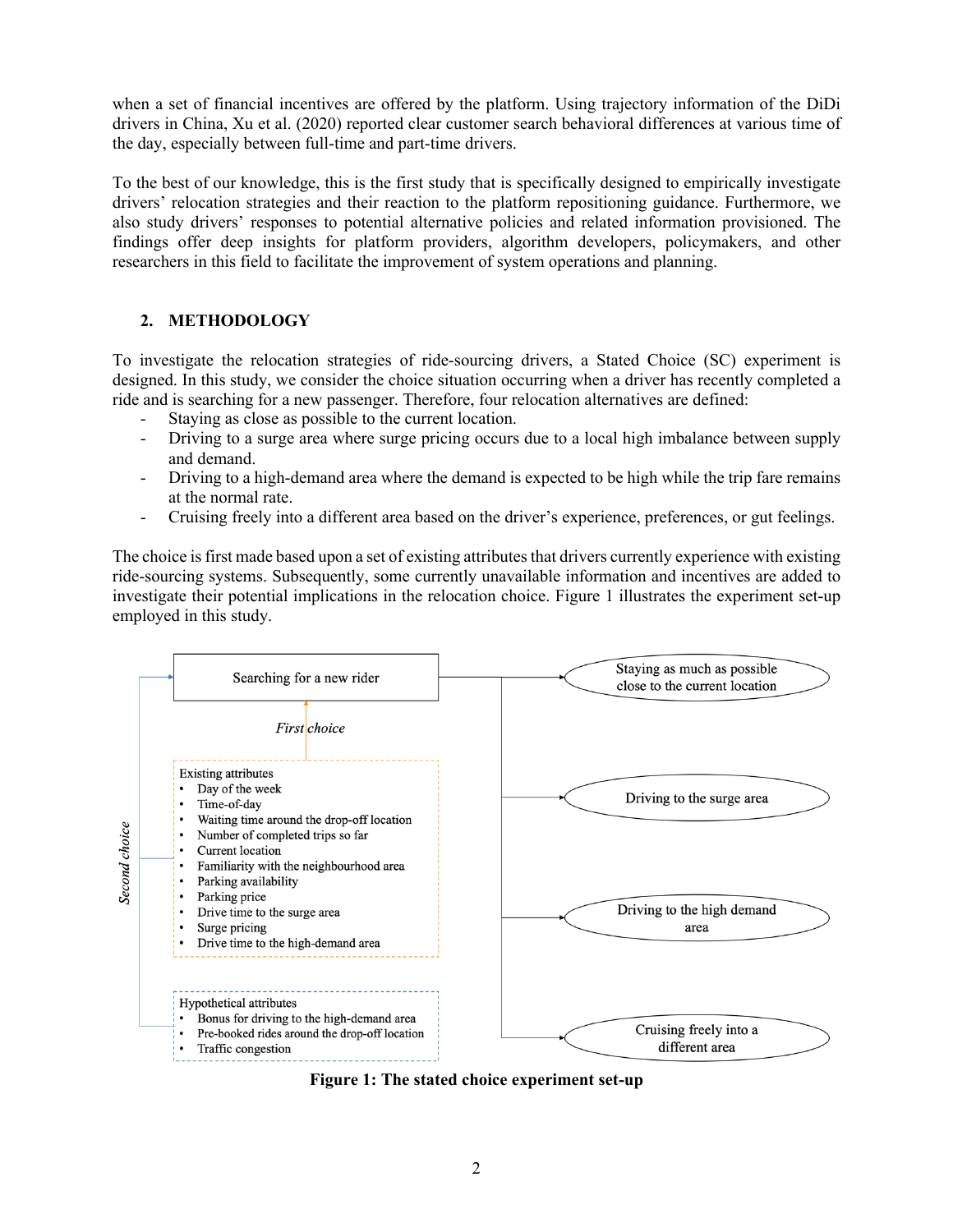To design the SC experiment with a statistically efficient combination of the attribute levels, a Bayesian efficient design is applied. The software package NGENE was used to construct 24 choice sets in 6 blocks that were randomly distributed between respondents. A survey software platform is used to program an online questionnaire that enables the data collection process. Figure 2 provides an illustration of the choice set displayed in each scenario.

|  |  | Time of day                               | 12:00 PM          |                           | Time of day                                        | 12:00 PM                |
|--|--|-------------------------------------------|-------------------|---------------------------|----------------------------------------------------|-------------------------|
|  |  | You've already waited for                 | 5 <sub>min</sub>  |                           | You've already waited for                          | 5 <sub>min</sub>        |
|  |  |                                           |                   |                           | Number of completed<br>trips so far today          | 10                      |
|  |  | Number of completed<br>trips so far today | 10                |                           | Your current location                              | Suburb                  |
|  |  | Your current location                     | Suburb            |                           | You're familiar with the area                      | <b>No</b>               |
|  |  | You're familiar with the area             | <b>No</b>         |                           | Parking                                            | Available               |
|  |  |                                           |                   |                           | Parking price                                      | Free                    |
|  |  | Parking                                   | Available         |                           | Drive time to Surge area                           | 15 <sub>min</sub>       |
|  |  | Parking price                             | Free              |                           | Surge pricing                                      | \$3                     |
|  |  |                                           |                   |                           | Drive time to High-demand <sub>5min</sub><br>area  |                         |
|  |  | Drive time to Surge area                  | 15 <sub>min</sub> | Additional<br>information | Bonus for driving to<br>High-demand area           | \$2                     |
|  |  | Surge pricing                             | \$3               |                           | Pre-booked ride around<br>your current location in | 15 <sub>min</sub>       |
|  |  | Drive time to High-demand<br>area         | 5min              |                           | Traffic congestion around<br>your current location | <b>Highly congested</b> |
|  |  |                                           |                   |                           |                                                    |                         |

**Figure 2: Choice set interface with the existing (left) and hypothetical (right) attributes**

A discrete choice modeling approach is applied to unravel the relocation strategies of drivers and identify the influential existing and potential factors. The utility function of alternative  $j$  is formulated as follows:  $U_j = \sum_{k=1}^{K} \beta_{jk} x_{jk} + \sum_{m=1}^{M} \beta_m x_m + \varepsilon_j$  (1)

Where the first term refers to the alternative-specific attributes  $(x_{jk})$  presented in the choice experiment, and the second component includes the individual-specific factors such as the driver's socio-economic characteristics  $(x_m)$ . The last component is the error term  $(\varepsilon_i)$  that captures the unexplained variation under the assumption of being independently and identically distributed.  $\beta_{jk}$  and  $\beta_m$  are the coefficients vectors representing the marginal effects of the exploratory attributes and individual-specific factors, respectively. The Random Utility Maximation (RUM) approach is used to estimate the choice models by the software package PandasBiogeme (Bierlaire, 2020).

### **3. RESULTS**

In this study, Uber and Lyft drivers working in the US were selected to be part of the survey sample. A panel company was hired to recruit prospective respondents for this hard-to-reach target group. In total,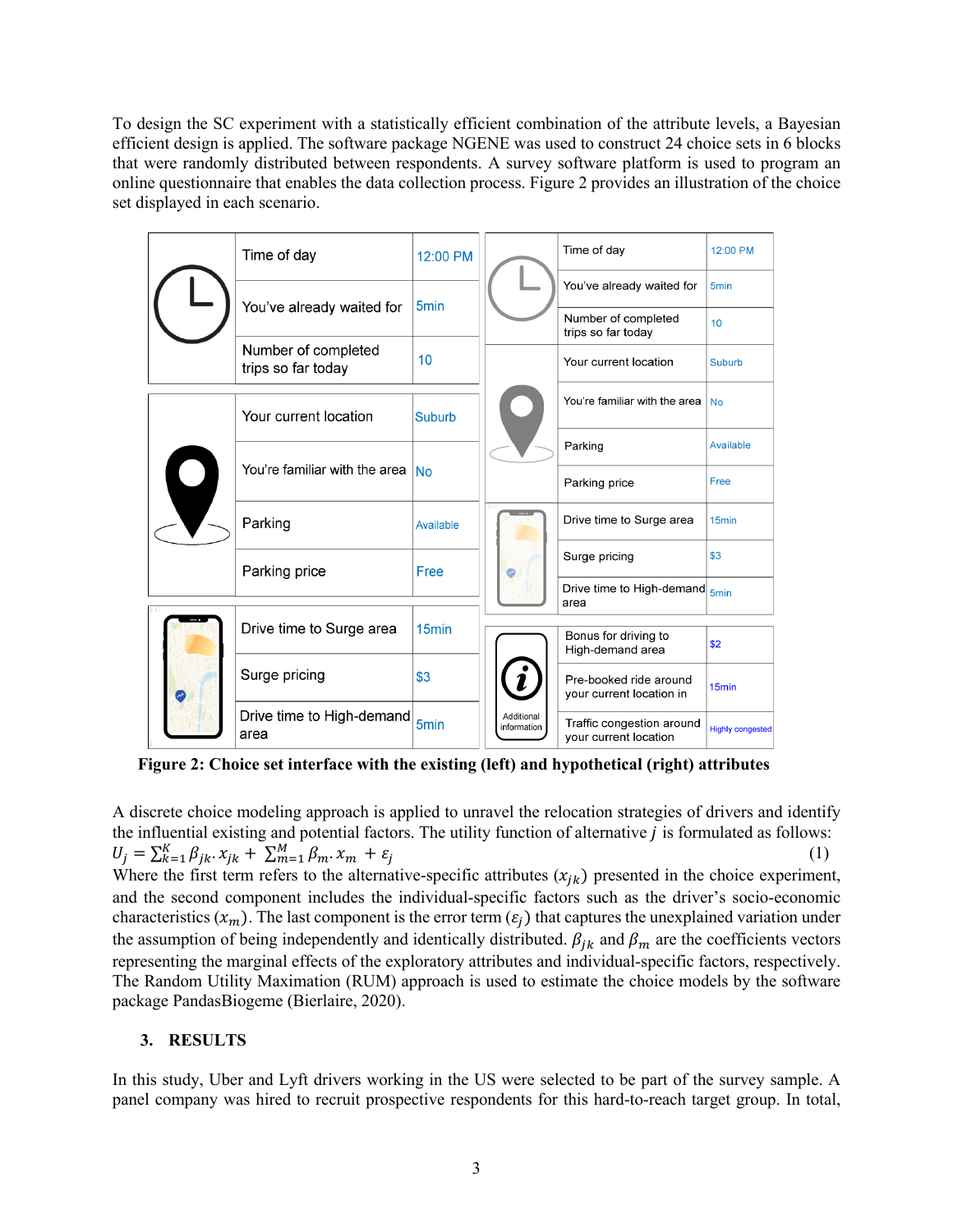752 complete responses were collected between November 2020 and February 2021. A comprehensive data quality analysis was performed to filter out low-quality responses caused by short response time and the lack of sufficient attention. As a result, 576 responses were retained for the analysis.

Table 1 shows the results of the models built upon the existing and hypothetical attributes. ASC represents the alternative specific constant, B is the estimated coefficient, and the suffixes W (Waiting/staying around), S (driving to the Surge area), H (driving to the High-demand area), and C (Cruising freely) indicate the utility function for which the attribute is relevant.

| <b>Parameters</b>                                   | Scenario 1 (only existing<br>attributes) | Scenario 2 (with hypothetical<br>attributes) |  |
|-----------------------------------------------------|------------------------------------------|----------------------------------------------|--|
| <b>ASC</b> Waiting                                  | $-0.283$                                 | $0.988***$                                   |  |
| <b>B_Waiting_Time_W</b> [min]                       | $-0.019**$                               | $-0.017**$                                   |  |
| B Working on Weekend Friday W                       | $0.427***$                               | $0.236*$                                     |  |
| B Working Shift C [1=Beginning of the shift]        | $-0.583***$                              |                                              |  |
| B_Number_of_Trips_S&H                               | $0.060***$                               | $0.048***$                                   |  |
| B_Location_W [1=City center]                        | $0.315**$                                | $-0.022$                                     |  |
| B_Parking_Availability_W [1=Available]              | $0.277**$                                | $0.325**$                                    |  |
| B Familiarity with Neighborhood C [1=Familiar]      | $-0.201$                                 | $-0.334*$                                    |  |
| B Surge Pricing S [\$]                              | $0.190***$                               | $0.166***$                                   |  |
| B Driving Time to Surge Area S [min]                | $-0.020***$                              | $-0.017*$                                    |  |
| B Driving Time to High-Demand area H [min]          | $-0.037***$                              | $-0.042***$                                  |  |
| B Taxi Driving Experience C [1=Taxi driver]         | $-0.478***$                              | $-0.370**$                                   |  |
| B Fully Satisfied Drivers H [1=Fully satisfied]     | $0.371***$                               | $0.524***$                                   |  |
| B Beginners W&C [1=Beginners]                       | $-0.322**$                               | $-0.018$                                     |  |
| B Part-time drivers W [1=Part-time]                 | $0.393***$                               |                                              |  |
| B High Acceptance Rate W [1=Acceptance<br>rate>70%] | $-0.407***$                              | $-0.369***$                                  |  |
| B Educated Driver W [1=Educated]                    | $0.406***$                               | 0.003                                        |  |
| B Working Shift W [1=Beginning of the shift]        |                                          | $-0.344**$                                   |  |
| B Part-Time Drivers C [1=Part-time]                 |                                          | $-0.326**$                                   |  |
| B Pre-Booked Rides W [min]                          |                                          | $-0.020*$                                    |  |
| B Bonus to Drive to High-Demand Area H [\$]         |                                          | $0.177***$                                   |  |
| B Traffic Congestion C [1= Highly congested]        |                                          | $-0.283*$                                    |  |
| <b>Initial Log-Likelihood</b>                       | $-3194.022$                              | $-3194.022$                                  |  |
| <b>Final Log-Likelihood</b>                         | $-2938.735$                              | $-2949.844$                                  |  |
| McFadden's pseudo R-squared                         | 0.080                                    | 0.076                                        |  |
| <b>AIC</b>                                          | 5911.471                                 | 5939.687                                     |  |
| <b>BIC</b>                                          | 6009.092                                 | 6054.536                                     |  |

**Table 1: The results of the choice models built upon the existing and the hypothetical attributes**

*Significance code: \*p-value<0.05, \*\*p-value<0.01, \*\*\*p-value<0.001*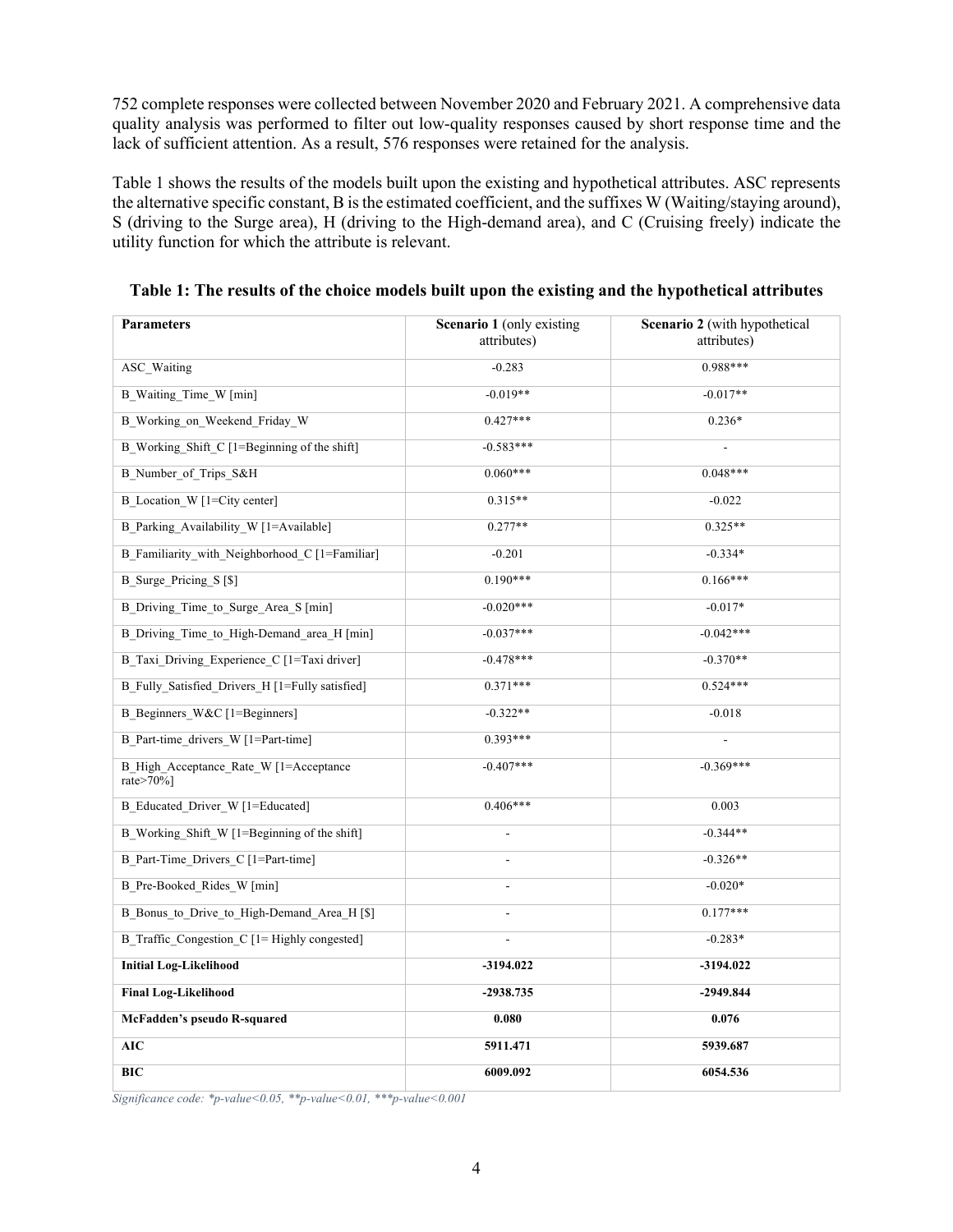We first review the results of the models estimated for the current information display settings and then proceed with reporting the results of the hypothetical scenario. The negative value of B\_Waiting\_Time\_W suggests that drivers tend to move to a different area in case the waiting time around the drop-off location increases. On the other hand, drivers working on weekends or Fridays are inclined to wait around their location. This might stem from the relatively higher demand on these days of the week. Therefore, drivers can receive more requests with less driving effort (operational costs). Based on the current system setting, at the beginning of the shift, there is a strong aversion to cruise freely. This might be because the risks of self-determining movements are typically higher, therefore, drivers are willing to first try out waiting or following the platform's suggestions. Interestingly, drivers who have had the experience of being conventional taxi drivers prior to joining the platform dislike cruising on their own. This could be attributed to their experience in cruising as taxi drivers, leading them to opt for a system that offers more guidance.

The number of completed trips since the beginning of the shift has a positive effect on driving to the surge and high-demand areas. A satisfactory working experience can develop trust between drivers and the platform which leads to a higher willingness to follow the app recommendation. This is in line with the positive significant value of B\_Fully\_Satisfied\_Driver\_H that suggests that highly satisfied drivers (i.e., the drivers who gave 4.5/5 out of 5 stars to the system performance) are more likely to drive to a highdemand area indicated by the platform. Moreover, beginning drivers with a working experience of less than one year prefer not to wait or cruise freely but drive to the surge and high-demand areas.

The chance of staying close to the current location is higher in the city center where the probability of receiving a ride while standing still or driving around is higher compared to a suburban area. Parking availability is also a crucial factor that motivates drivers to wait at a particular location to receive a new ride request. Another influential determinant is the employment status of drivers. Part-time drivers tend to stay around. They need to minimize their operational costs during their working time which is limited by other working activities. Drivers who have a college degree or higher are also more inclined to wait, everything else being the same. Drivers with an acceptance rate of more than 70% tend to move as opposed to waiting. These drivers are less selective in assessing ride requests and their intention is to find a ride as quickly as possible, paying less attention to its attractiveness.

As expected, surge pricing stimulates drivers to head to the surge area as they can expect to earn more money in the case of reaching the designated area. On the other hand, a higher distance to a surge or a highdemand area discourages drivers to follow the platform repositioning suggestions. This is because the demand-supply intensity dynamically changes and the risk of missing the opportunity is higher when the distance increases. The value of drive to the surge area which is the amount of surge pricing for every minute added to the travel time to the surge area is estimated to be roughly 0.11 \$/min based on the results. In the second scenario where more information is shown to drivers, a strong unobserved preference for staying around is identified. Moreover, being familiar with the neighborhood area increases the probability of waiting or driving to the surge or high-demand area. Presumably, this familiarity helps drivers to find suitable spots to wait or choose the best route to promptly reach the surge or high-demand area. The existence of pre-booked rides around the drop-off location can influence the choice of drivers to stay around. This hypothetical attribute gives drivers information about the next potential client who can be picked up within their current zone. If drivers declare their interest in waiting for the incoming request, the ride will be secured for them. Nevertheless, drivers may prefer not to stay if the waiting time is relatively high. Moreover, drivers are more likely not to wait at the beginning of the shift arguably because alternative promotions including surge pricing and high-demand bonus can be expected.

Another variable included in the second scenario is the bonus for driving to a high-demand area. The positive significant value of the estimated parameter suggests that drivers are highly inclined to reach the high-demand area if a promotion is offered. Traffic congestion around the current location turns out to be a significant determinant. A highly congested area discourages drivers to cruise freely given that they probably get stuck in the traffic congestion without picking up passengers – increasing the operational costs.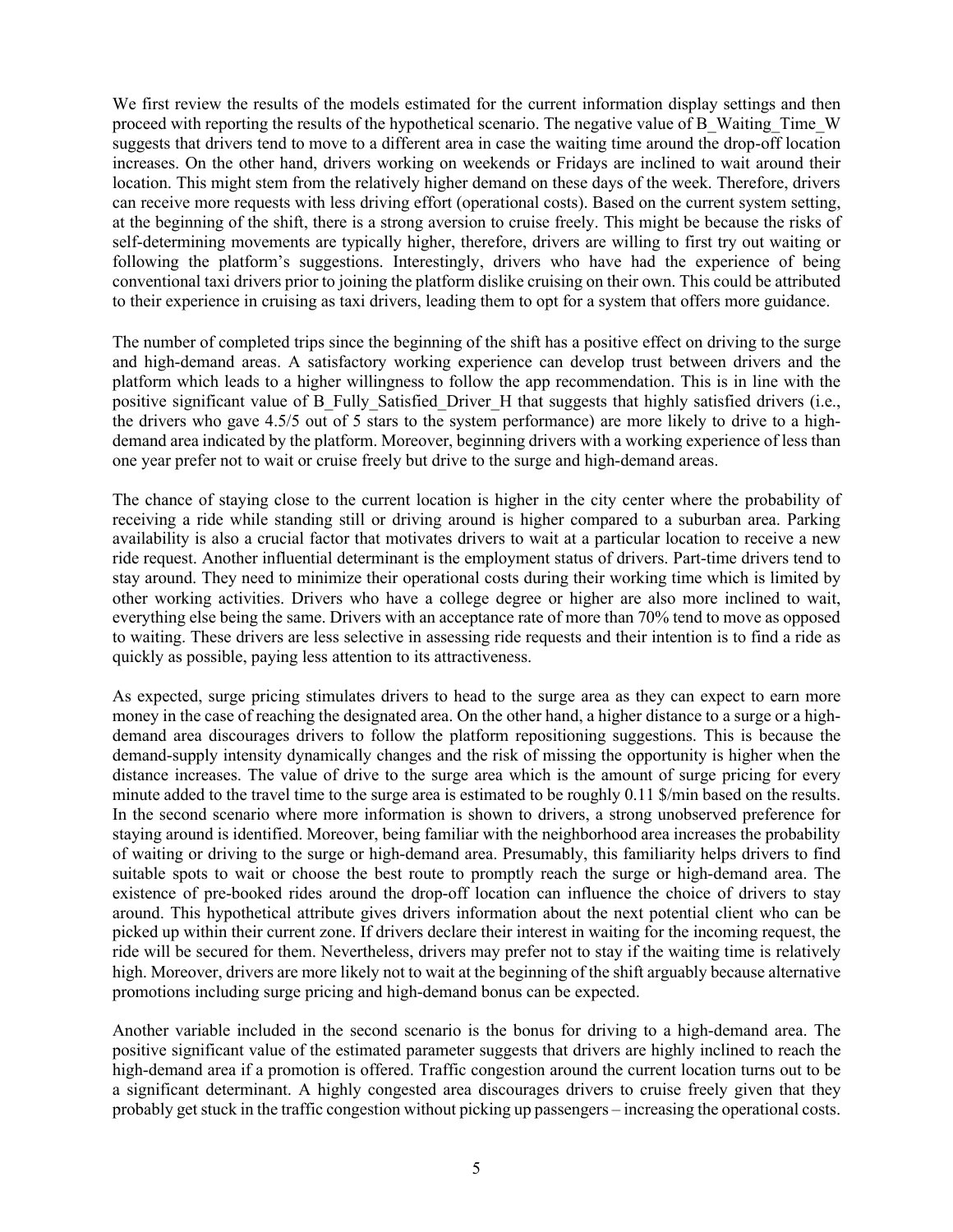Due to the more restricted time, part-time drivers are less inclined to cruise freely and are more responsive to financial promotions and extra information offered by the platform than full-time drivers, everything else being equal.

### **4. CONCLUSIONS**

We empirically study the relocation behavior of ride-sourcing drivers. To this end, we designed a stated choice experiment to allow investigating the behavior of drivers under the existing system settings as well as under a hypothetical scenario exploring their potential responses in the event of new circumstances. In total, 576 qualified responses from Uber and Lyft drivers working in the US were collected, and a series of discrete choice models were estimated. Four choice alternatives were considered: driving to a surge area, driving to a high-demand area, staying around the drop-off location, and cruising freely. Various existing and hypothetical incentives and information about driving conditions and demand characteristics were shared with drivers to identify the influential determinants and their potential effects. We also investigated the impacts of other aspects of driver's behavior at the tactical level (working shift) and the operational level (ride acceptance behavior) as well as other individual attributes.

Our findings suggest that following the surge and high-demand area appears to be more attractive for some groups of drivers depending on their working experience, operational performances, and satisfaction level. Namely, relatively inexperienced drivers, as well as highly satisfied drivers, and drivers with a higher number of completed trips since the beginning of their shift are more likely to follow the recommended areas. The level of surge pricing and the expected travel time between the driver's location and the surge/high-demand area are recognized as the other significant determinants.

Additional repositioning guidance options which are not yet available were studied in the hypothetical scenario. Drivers were given a second chance based on some additional information including the existence of any pre-booked rides in the waiting area (associated with the waiting alternative), bonus for driving to the high-demand area, and the level of congestion around their location (which may impact propensity for cruising freely). We found all of these variables can play a role in the relocation choice of drivers. Prebooked rides can be shown to drivers in advance to enable them to assess whether to stay or not depending on the expected waiting time. In order to motivate drivers to relocate to a particular area such as a highdemand area, a guaranteed bonus may be offered. This guaranteed bonus is valued 60% more highly than surge pricing which is not necessarily secured. These results suggest that platform guidance policy may be extended to assist drivers in making more informed decisions and thus possibly improve the level of service, reduce deadhead movements, and improve the wider acceptability of ride-sourcing services.

The findings can be used to consider the underlying determinants of drivers' behavior in predicting their relocation choices and designing tailored drivers' incentives. For instance, educated part-time drivers with high acceptance rate who are more likely to stay around can be provided with more information about available parking spots and pre-booked rides in the vicinity, especially when working in the city center on weekends and Fridays. In contrast, beginning drivers are more willing to respond to detailed information about surge and high-demand areas. Given that trust between individual suppliers and the platform is key in the success of such an interactive business model (Özer et al., 2018), the information shared by the platform needs to be accurate and unbiased and communicated in real-time to build the basic trust and develop it over time.

# **ACKNOWLEDGEMENT**

This research was supported by the CriticalMaaS project (grant number 804469), which is financed by the European Research Council and the Amsterdam Institute for Advanced Metropolitan Solutions.